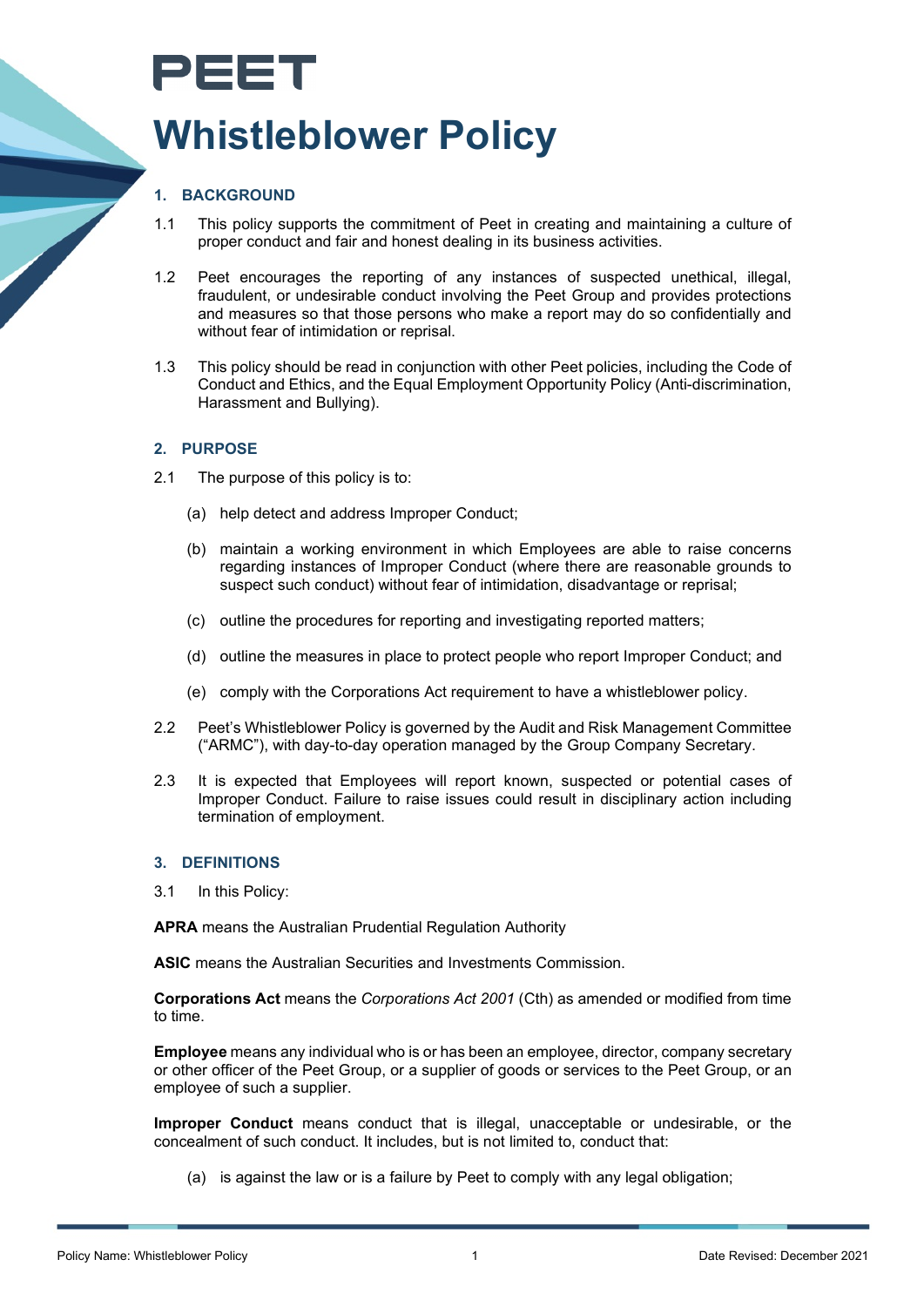- (b) is dishonest, fraudulent or corrupt;
- (c) is potentially damaging to Peet, an Employee or a third party, including unsafe work practices, environmental damage, health risks or substantial wasting of corporate resources;
- (d) is misleading or deceptive conduct of any kind, including questionable accounting or financial reporting practices;
- (e) involves bullying, harassment or discrimination; or
- (f) is unethical or breaches Peet's policies, protocols or codes of conduct.

**Peet or the Peet Group** means Peet Limited and its subsidiaries, syndicates and other managed entities.

**Reasonable Grounds** means that a reasonable person in your position would also suspect the information indicates Improper Conduct.

**Whistleblower Protection Officer** means a person nominated by Peet whose key responsibilities include protecting Disclosing Persons who report concerns under this policy.

## **4. REPORTING PROCEDURE**

#### **4.1 Who is covered by this Policy?**

- 4.1.1 This Policy applies to reports of Improper Conduct which are made by individuals who are, or have been, any of the following:
	- (a) an Employee;
	- (b) an individual who is an associate of the Peet Group, for example a director of a related company of the Peet Group; and
	- (c) a relative, dependent or spouse (or that spouse's dependents) of an individual referred to at (a) to (b) above.
- 4.1.2 In this policy, each person in the categories listed above is referred to as a "**Disclosing Person**".

# **4.2 To whom can Improper Conduct be reported?**

- 4.2.1 The law gives certain protections to a Disclosing Person who reports Improper Conduct on Reasonable Grounds to:
	- ASIC;
	- APRA;
	- the ATO;
	- a Commonwealth authority specified in regulations; or
	- an "eligible recipient" as listed below.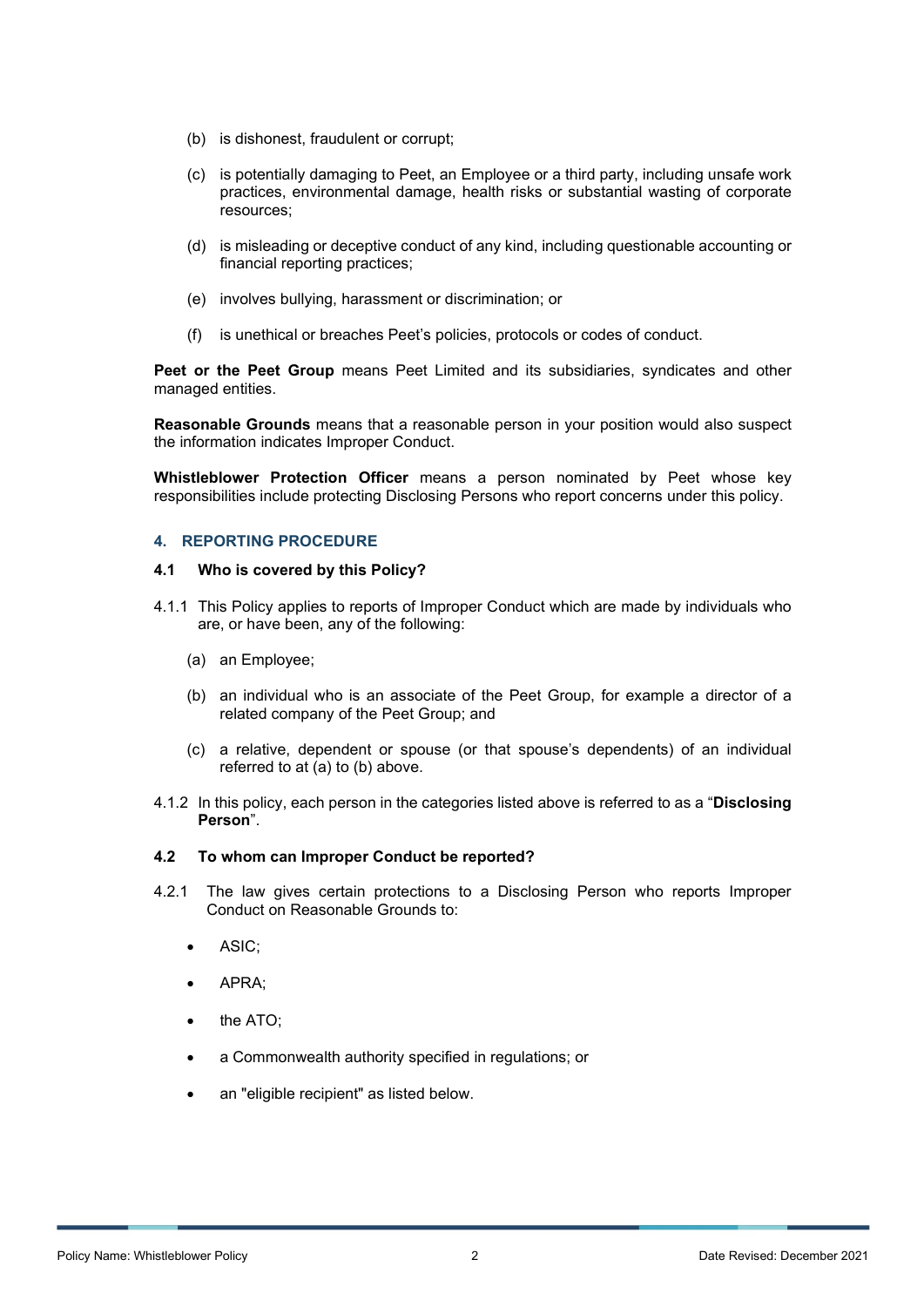- 4.2.2 An eligible recipient is:
	- (a) any person authorised by the Peet Group to receive disclosures of Improper Conduct that may qualify for protection. The Peet Group authorises each of the persons holding the following positions from time to time in the Peet Group to be the nominated Whistleblower Protection Officers:
		- Group Human Resources Manager;
		- Group Company Secretary; and
		- Managing Director and CEO;
	- (b) a senior manager or officer of a Peet Group entity (the Peet Group generally regards the members of the Leadership Team as the senior managers of the Peet Group); and
	- (c) an internal auditor (if any), external auditor, or actuary (if any) of a Peet Group entity.

## **4.3 Legal advice and communicating with a lawyer**

4.3.1 Before or after making a report of Improper Conduct, a Disclosing Person is entitled to discuss their concerns about Improper Conduct with their lawyer and get legal advice from a lawyer about how the whistleblower laws apply to them. Generally, the legal protections referred to below also apply to such communications between a Disclosing Person and their lawyer.

## **4.4 Public interest and emergency disclosures to a journalist or Member of Parliament**

*(Note that protections for public interest and emergency disclosures to a journalist or a Member of Parliament only apply if a Disclosing Person has first made a report of Improper Conduct to a Commonwealth agency and do not apply if a report has only been made to an "eligible recipient".)*

#### *4.4.1 Public Interest disclosures*

If:

- (a) a Disclosing Person has made a report of Improper Conduct to one of the Commonwealth agencies specified in Section 4; and
- (b) at least 90 days have passed since making the report; and
- (c) the Disclosing Person does not have reasonable grounds to believe that action is being taken on the report and reasonably believes that further disclosure is in the public interest; and
- (d) has given prior written notice to the relevant Commonwealth agency of his or her intention to make further disclosure,

then the Disclosing Person may make a report of the Improper Conduct to a journalist or Federal or State Member of Parliament. In this case, this further report will have the legal protections referred to in Sections 5 and 6 provided it is limited to the information necessary to inform the recipient of the Improper Conduct.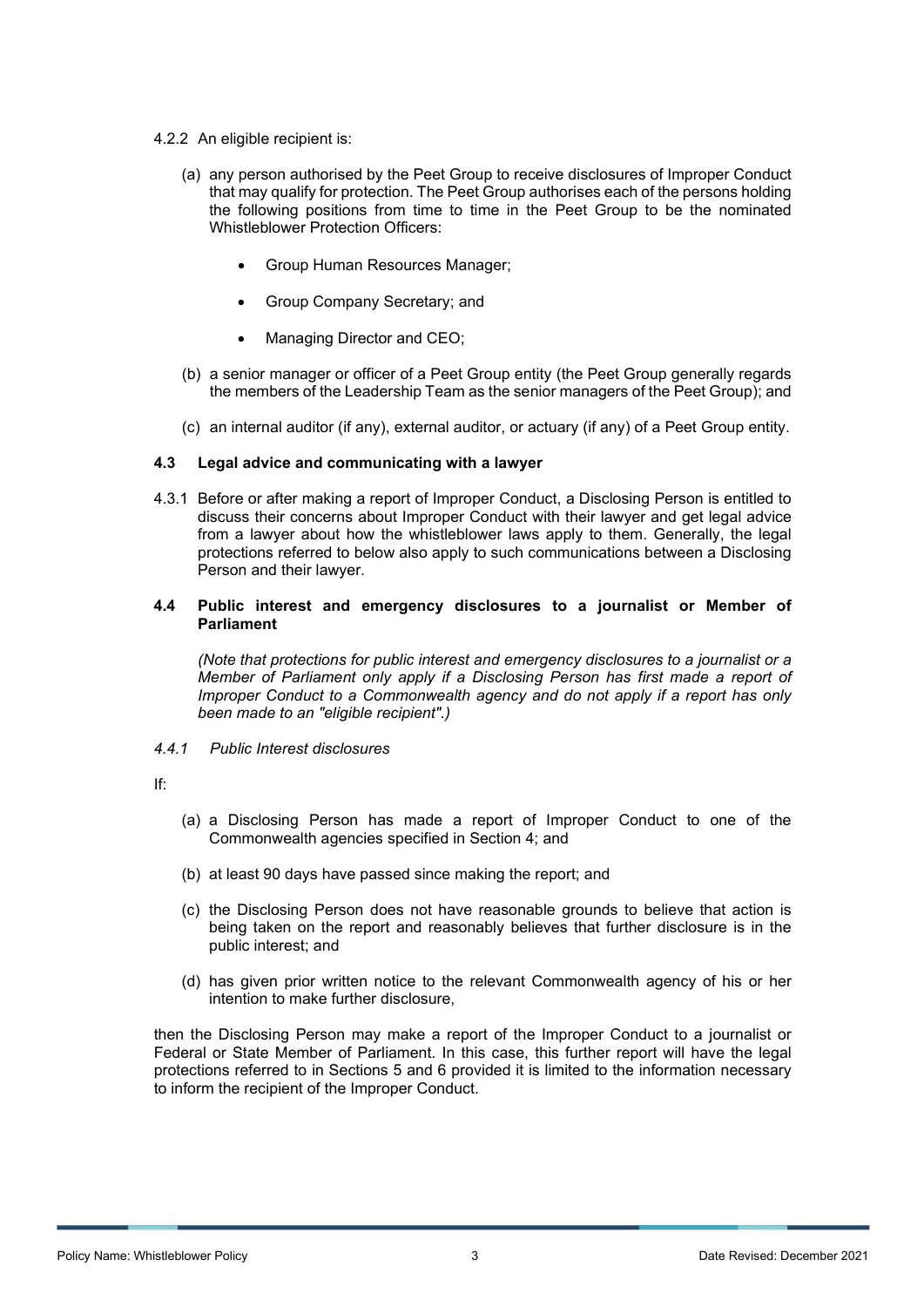#### *4.4.2 Emergency disclosures*

A Disclosing Person will also have the legal protections referred to in Sections 5 and 6 if the person satisfies each of (a) to (d) below:

- (a) has made a report of Improper Conduct to a specified Commonwealth agency;
- (b) has reasonable grounds to believe that the Improper Conduct concerns a substantial and imminent danger to any person's health or safety or to the natural environment;
- (c) has given prior written notice to the relevant Commonwealth agency of his or her intention to make further disclosure; and
- (d) makes a report to a journalist or Member of Parliament that is limited to the information necessary to inform the recipient of the substantial or imminent danger.

## **4.5 How to make a report to an eligible recipient**

- 4.5.1 Employees may report Improper Conduct to an eligible recipient by:
	- (a) post to c/- Level 7, 200 St Georges Terrace Perth WA 6000 (marked as private and confidential) to the attention of the relevant eligible recipient or a Whistleblower Protection Officer); or
	- (b) email; or
	- (c) telephone.
- 4.5.2 The Disclosing Person may choose to remain anonymous (and will still have the same legal protections) or may disclose their name, which will be kept confidential subject to certain exceptions referred to in Section 5 "CONFIDENTIALITY AND ANONYMITY".

#### **4.6 What kind of conduct can you report under this policy?**

- 4.6.1 A Disclosing Person who reports Improper Conduct, whether made in the Disclosing Person's name or anonymously, must have Reasonable Grounds to suspect that the information being disclosed about the Company concerns:
	- (a) misconduct or an improper state of affairs or circumstances in relation to any entity within the Peet Group; or
	- (b) indicates that any entity in the Peet Group or its officers or employees has engaged in conduct that:
		- i. breaches the Corporations Act;
		- ii. breaches other financial sector laws enforced by ASIC or APRA;<br>iii. constitutes an offence against other law of the Commonwe
		- constitutes an offence against other law of the Commonwealth that is punishable by imprisonment for a period of 12 months; or
		- iv. represents danger to the public or the financial system.

#### 4.6.2 Examples of what may be disclosed include:

- (a) a breach of any legal or regulatory requirement, the Peet Code of Conduct and Ethics or any other Peet policy:
- (b) fraud, dishonesty or corruption;
- (c) negligence;
- (d) criminal offences;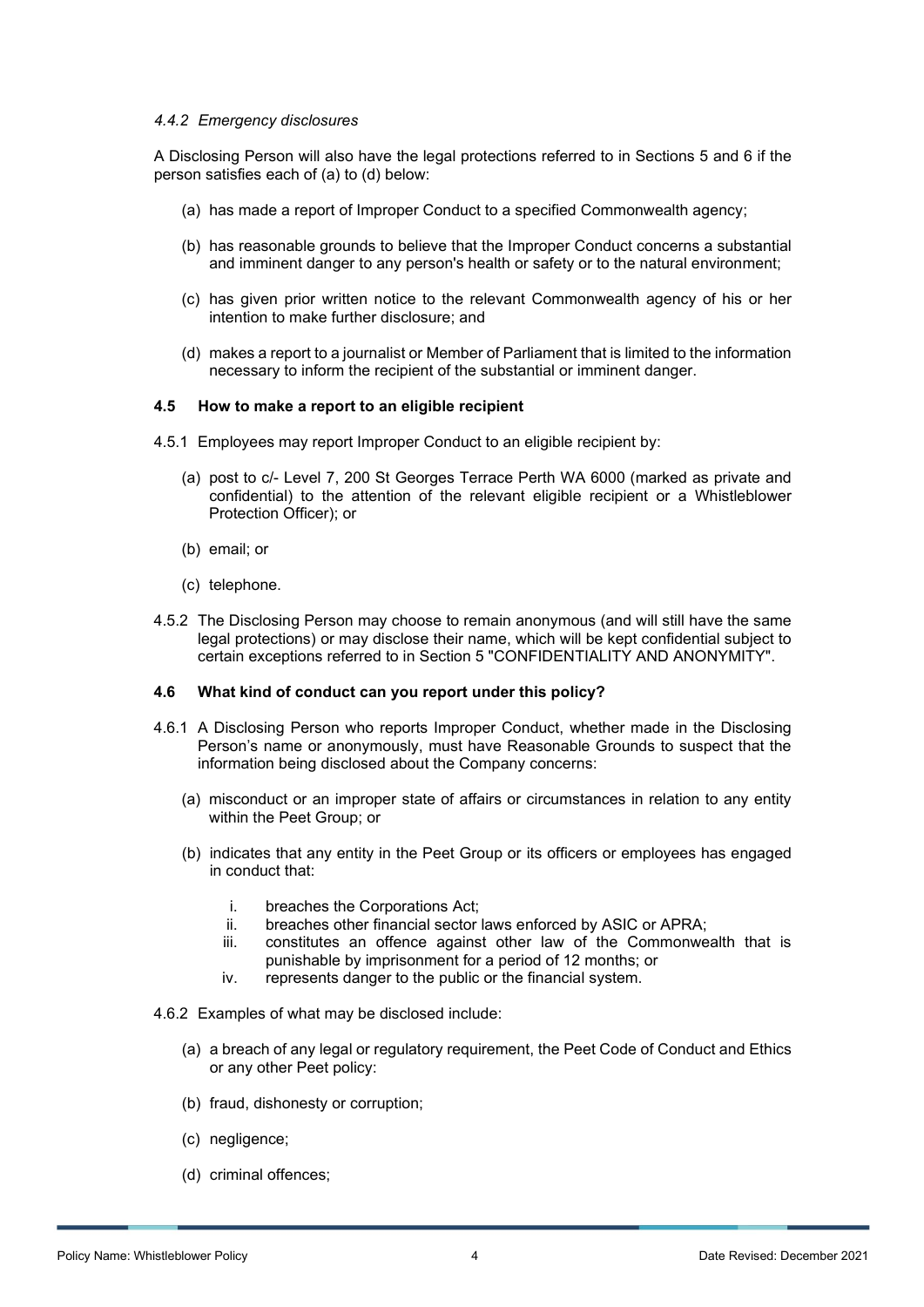- (e) financial loss to Peet, reputational damage or conduct otherwise detrimental to Peet's interests;
- (f) potential misconduct or an improper state of affairs or circumstances in relation to Peet's tax affairs;
- (g) failure to comply with legal obligations of Peet as a company listed on the ASX; and
- (h) unethical or corrupt conduct.
- 4.6.3 Legal protections apply in favour of a Disclosing Person even if the allegations he or she makes are wrong, provided that the Disclosing Person had Reasonable Grounds for making the allegations.

#### **4.7 What kind of conduct is not covered by this policy?**

- 4.7.1 Generally, disclosures that solely concern the Disclosing Person's personal workrelated grievances do not qualify for protection under the Corporations Act and will generally be dealt with under the Company's Grievance Policy.
- 4.7.2 Examples of disclosures regarding personal work-related grievances that may not qualify for protection under whistleblower laws and this policy include:
	- (a) an interpersonal conflict between the Disclosing Person and another employee;
	- (b) a decision relating to the engagement, transfer or promotion of the Disclosing Person;
	- (c) a decision relating to the terms and conditions of engagement of the Disclosing Person; or
	- (d) a decision to suspend or terminate the engagement of the Disclosing Person, or otherwise discipline the Disclosing Person.
- 4.7.3 However, a report about a personal work-related grievance may still be covered if it includes information about Improper Conduct beyond the Disclosing Person's personal circumstances, or the Disclosing Person is being threatened with some detriment for making a report.

#### **4.8 False reports**

4.8.1 The Peet Group takes deliberate or malicious false reports of Improper Conduct very seriously. Any person found to have made a deliberate or malicious false disclosure will be subject to disciplinary action. There will be no action taken if a report is found to be false, but an individual had genuinely believed it to be true on Reasonable Grounds. A person will still qualify for protection under the Act even if their disclosure turns out to be incorrect but was made on Reasonable Grounds.

#### **5. CONFIDENTIALITY AND ANONYMITY**

5.1 Improper Conduct reports, whether made in the Disclosing Person's name or anonymously, will be kept confidential and details of the report, or the Disclosing Person, will only be released to those necessarily involved in the investigation, unless the Disclosing Person consents or Peet is obliged or allowed by law to disclose. Allowable disclosures include disclosures to ASIC, the Australian Federal Police, or a legal practitioner for the purpose of obtaining advice about the application of the Disclosing Person's protections.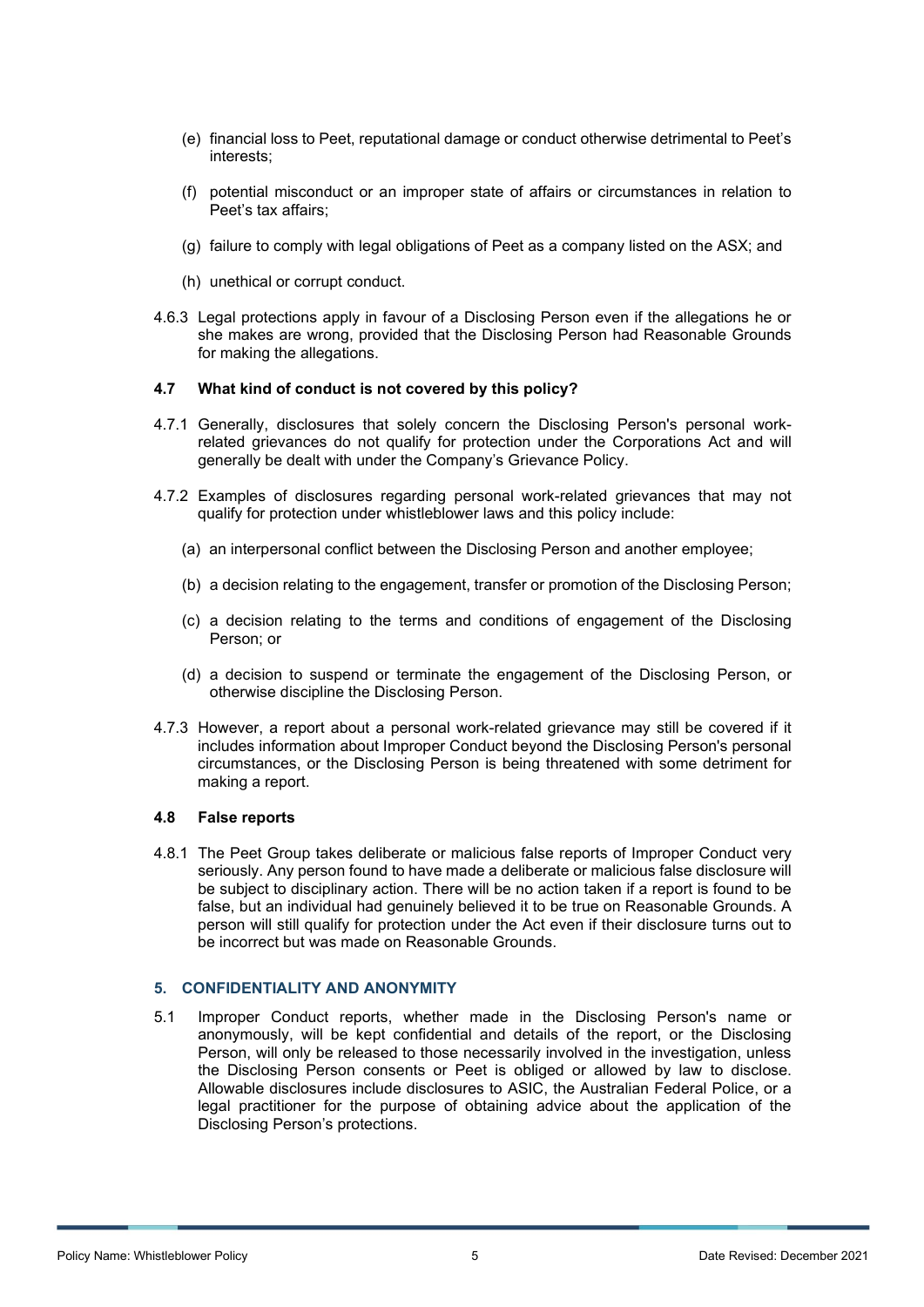- 5.2 Peet will ensure that any records relating to a report of Improper Conduct are stored securely and confidentially and are able to be accessed only by Peet employees who are authorised to access the information for the purposes of the investigation.
- 5.3 Unauthorised disclosure of:
	- the identity of the Disclosing Person who has made a report of Improper Conduct; or
	- information from which the identity of the reporting person could be inferred,

may be an offence under Australian law and will be regarded as a disciplinary matter.

## **6. PROTECTIONS AND SUPPORT**

- 6.1 Peet is committed to protecting and respecting the rights of any Disclosing Person who reports Improper Conduct in accordance with this policy.
- 6.2 Peet will not tolerate any reprisals against any person who has made, or who is suspected of making a report of Improper Conduct, or against that person's colleagues, employer (if a contractor), relatives or any other person where the reason for the detrimental conduct relates to the disclosure, or the suspicion that a Disclosing Person has made a report, of Improper Conduct.
- 6.3 Any such retaliatory action may be an offence and will be treated as serious misconduct and will be dealt with in accordance with Peet's disciplinary procedures.
- 6.4 In addition to the above, under Australian law, a Disclosing Person who has Reasonable Grounds for suspecting that Improper Conduct has taken place, and who reports the matter to an appropriate person or agency as referred to in Section 4, may be entitled to additional legal protections in certain circumstances, including:
	- they may be protected from civil, criminal or administrative legal action for making the report;
	- no contractual or other right may be exercised against the Disclosing Person for making the report;
	- the information they provide may not be admissible in evidence against them in legal proceedings (unless they have provided false information); and
	- anyone who causes or threatens to cause detriment to a Disclosing Person in the belief or suspicion that a report has been made, or may have been made, proposes to or could be made, may be guilty of an offence and may be liable to pay damages to the Disclosing Person for any loss suffered by them as a result.
- 6.5 Employees who are suffering stress or have other personal concerns related to having made a report can use Peet's confidential Employee Assistance Program (EAP). This offers counselling and other support. Details of the EAP are in the HR Section of SharePoint. However, the EAP is not intended to be a channel for employees to report Improper Conduct.

## **7. INTERNAL INVESTIGATION PROCEDURE**

7.1 Whether an internal investigation is required, and the investigation processes undertaken, will vary depending on the precise nature of the alleged Improper Conduct. Any investigation will be conducted in a manner that is fair and objective to all people involved. The time that an investigation takes will depend on the particular facts of each case but Peet will conduct any internal investigation as quickly as practicable.